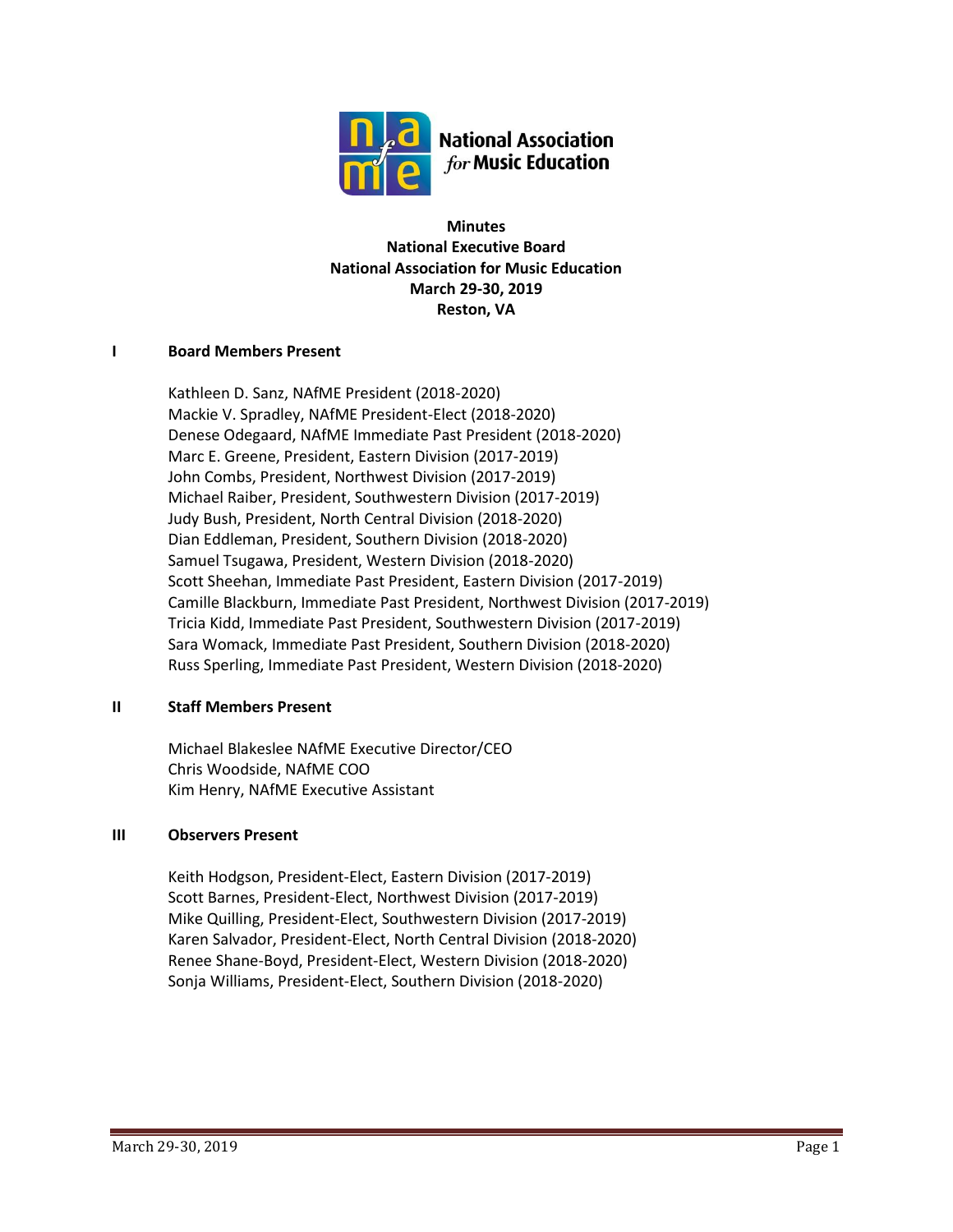### **Session I, Friday Morning, March 29, 2019**

#### **IV Call to Order**

President Kathleen D. Sanz called the meeting to order at 8:30 a.m. on Friday, March 29, 2019 in the Room 3, Sheraton Reston, Reston, VA.

#### **V Review and Adoption of Agenda (Appendix A)**

*IT WAS MOVED BY KIDD, SECONDED BY COMBS, AND CARRIED, SHEEHAN ABSTAINING, TO ADOPT THE AGENDA AND CONFIRM THE INTERIM ACTIONS AS PRESENTED WITH FLEXIBILITY AS DIRECTED BY THE PRESIDENT:*

- *CONFIRMED APPROVAL OF THE NAFME MINUTES OF THE JANUARY 24, 2019 NEB MEETING*
- *APPROVAL OF THE CANDIDATES FOR PRESIDENT-ELECT 2020-2022*

#### **VI Executive Session**

*WITHOUT OBJECTION, IT WAS CARRIED UNANIMOUSLY TO GO INTO EXECUTIVE SESSION AT 8:32 A.M.*

*WITHOUT OBJECTION, IT WAS CARRIED UNANIMOUSLY TO RETURN TO REGULAR SESSION AT 8:45 A.M.*

Observers were excused from the Executive Session at 8:32 a.m. and returned into the meeting at 8:45 a.m.

The Board returned from Executive Session and reported out that it had discussed financial, budget, personnel, and program development issues.

#### **VII Reports**

#### **A Report of Chair, Executive Committee**

*IT WAS MOVED BY SPERLING, SECONDED BY SHEEHAN, AND CARRIED UNANIMOUSLY, TO OPEN UP DISCUSSION TO THE COMMITTEE OF THE WHOLE.*

President Sanz led a discussion of the conversations to date with the consulting firm Cook Ross. President Sanz informed the board Cook Ross representatives would be attending National Assembly 2019 and their role and participation was being finalized in the weeks leading up to National Assembly. President Sanz highlighted a survey, provided by staff, of staff positions on diversity and inclusion in other associations, researched upon NEB request and to further the Cook Ross work. Other materials will be provided to Cook Ross upon their request in order to prepare for their work at National Assembly.

President Sanz led a review of the current work on Diversity, Equity, Inclusion and Access, and the Standards.

President Sanz led a discussion of division updates that included the recent vote by the membership of the Louisiana MEA (LMEA). Southern Division President Dian Eddleman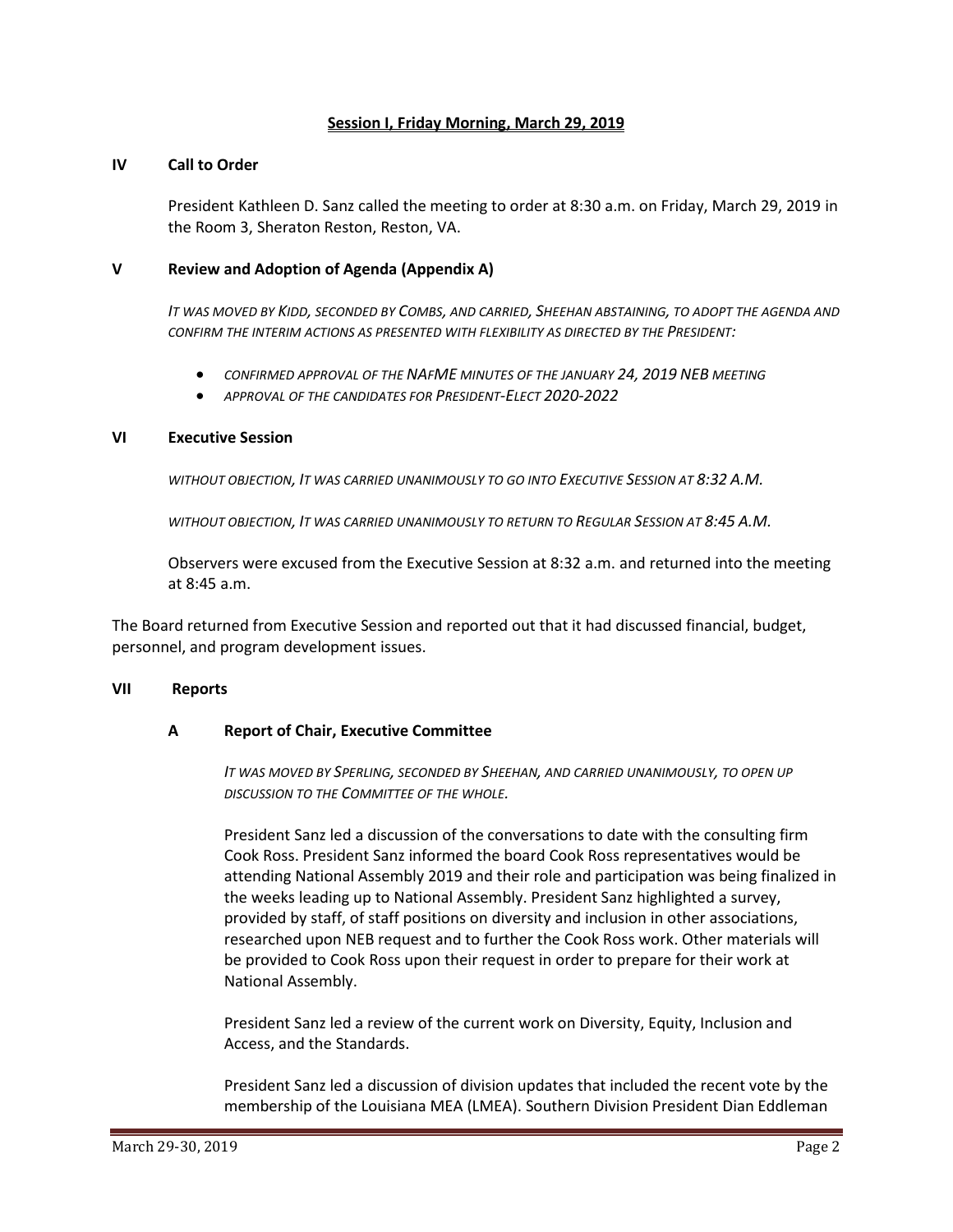provided a review of events leading up to the vote of the general membership of LMEA. The question on the LMEA ballot called for a decision to cease affiliation with NAfME. The motion did not pass. President Eddleman is currently working with LMEA leadership to build closer ties between the state and the national office. National governance leaders will plan to actively participate in LMEA state meetings and NAfME will continue to provide information to LMEA on the work taking place at the national level and provide examples of member benefits.

President Sanz reviewed for the NEB a request from the Tennessee MEA (TMEA) regarding a possible grant program with the national office and outside partners that would include waiving the fee for national dues for the TMEA members. After NEB discussion, it was determined President Sanz will provide feedback on the request to TMEA that includes further questions about the grant program, outside partners, parameters for who qualifies for this program, and other detailed questions.

Eastern Division President Marc Greene provided an update from the Washington, DC MEA (DCMEA). This MEA has been dormant for approximately 20 years. NAfME staff was recently approached and asked for assistance to build DCMEA as a fully working entity again. Eastern Division President Greene has worked with staff on arranging meetings with the teachers who want to be a part of DCMEA, and the existing leaders at DCMEA. Next steps include incorporating DCMEA as a legal entity and facilitating all the work to set up an office and leadership structure. Updates will be provided to the NEB.

Northwest Division President John Combs reviewed the recent Northwest Division Conference for the NEB. The conference was a success with an approximate total of 2200 attendees and 3000 student performers. The Northwest Division will continue to look for a solution to travel cost difficulties for the states in that division that have far distances and large costs associated with that travel to ensure the student performers can keep attending the conference.

President Sanz led a discussion about mentoring for mental health issues as it remains an area of concern for members in the North Central Division. This could be a potential session topic at National Assembly 2019 and is already a planned session topic at the National Conference in 2019.

Southwestern Division President Michael Raiber led a review of the upcoming Southwestern Division Collegiate Summit in July 2019. Other divisions may want to replicate this model. This summit has been completely run by the Collegiates in the division and will help to build Collegiate leadership.

Western Division President Samuel Tsugawa reviewed the division process for selecting council representatives this year. In order to ensure more equal representation across all the states in the division, there will be a two person search Committee for each position. President Tsugawa also reviewed the upcoming Western Division Leadership Seminar that is held in June 2019, immediately before National Assembly 2019.

President Sanz led a discussion on the proposed NAfME policy changes for: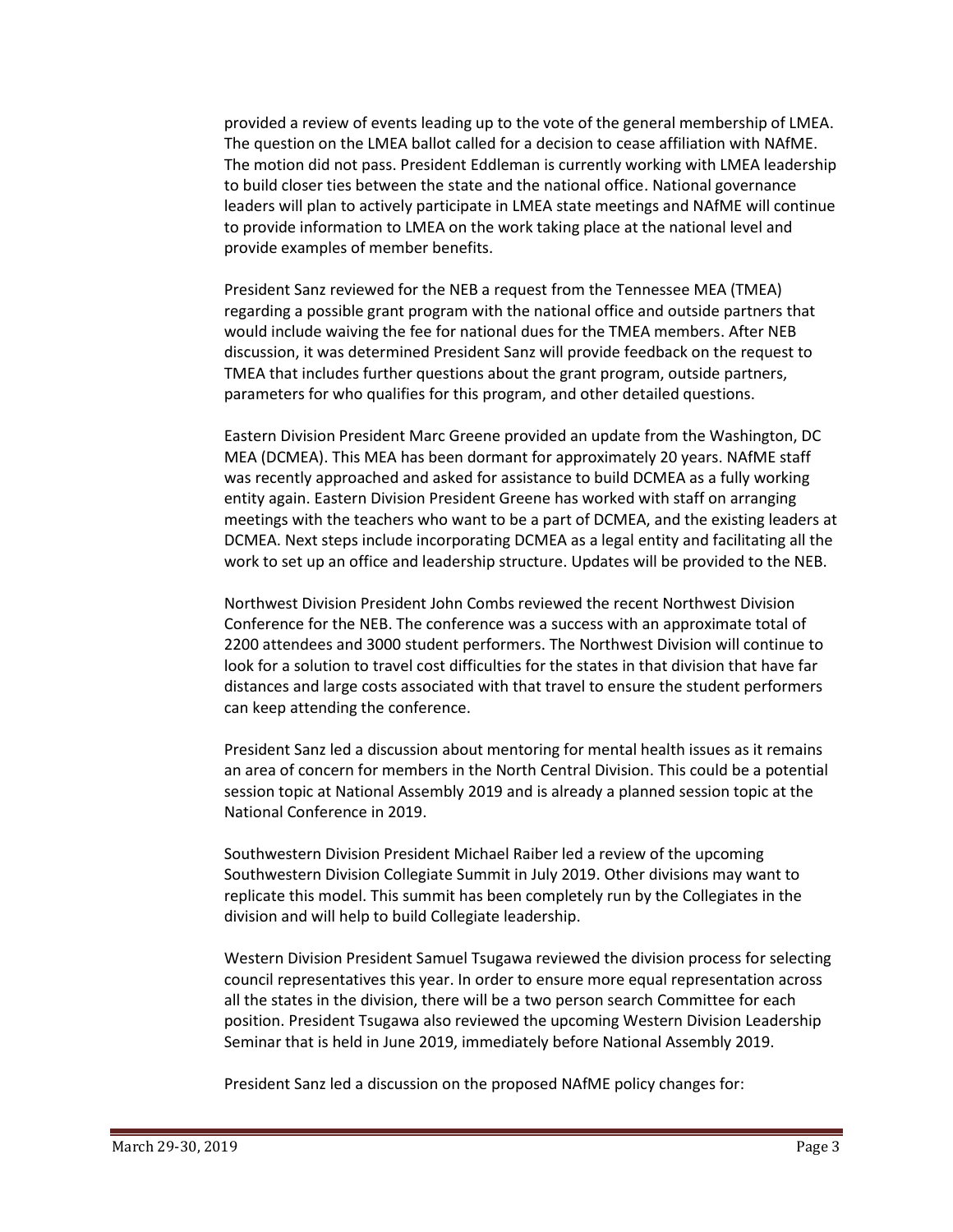• Investments

President Sanz led discussion on the Investment Policy revisions. The NEB discussed communications messaging for a plan to include a proposal for the use of the Housing and Program Fund, and to present suggestions at the next NEB meeting. President Sanz determined Immediate Past President Odegaard would chair the Task Force on Investments. The members of the Task Force on Investments are:

- Eastern Division Keith Hodgson, President-Elect
- Southern Division Dian Eddleman, President
- Southwestern Division Mike Quilling, President-Elect
	- Northwest Division John Combs, President
- North Central Division Judy Bush, President
- Western Division Renee Shane-Boyd, President-Elect

*IT WAS MOVED AND SECONDED BY THE EXECUTIVE COMMITTEE, AND CARRIED UNANIMOUSLY TO ADOPT THE INVESTMENT POLICY REVISION AS PRESENTED.*

**Executive Director Evaluation** 

*IT WAS MOVED AND SECONDED BY THE EXECUTIVE COMMITTEE, AND CARRIED UNANIMOUSLY TO ADOPT THE EXECUTIVE DIRECTOR EVALUATION POLICY REVISION AS PRESENTED.*

• Engagements with Commercial Partners

President Sanz led discussion of the Engagement with Commercial Partners policy revision suggestions. It was confirmed these revisions would amend three separate policies, including the partnerships policy, the advertising policy, and the sponsorships policy, if approved. The NEB also discussed changing the wording of the suggested revisions.

*IT WAS MOVED BY SPERLING, SECONDED BY RAIBER, AND CARRIED UNANIMOUSLY, TO TABLE THE MOTION TO ADOPT THE ENGAGEMENTS WITH COMMERCIAL PARTNERS POLICY REVISION AS PRESENTED UNTIL TIME CERTAIN AT THE MAY 21, 2019 NEB VIRTUAL MEETING.*

• Elections/Nominations

Nominations and Elections Committees Chair Odegaard reviewed the Elections and Nominations Policies revisions for the NEB. These adjustments include implementing the bylaw change to make the vote of the National Assembly binding in choosing candidates, redefines the rules against campaigning to allow the use of modern media, and to add a "town hall" event at the National Conference, and expands the development of candidate questions to include member input.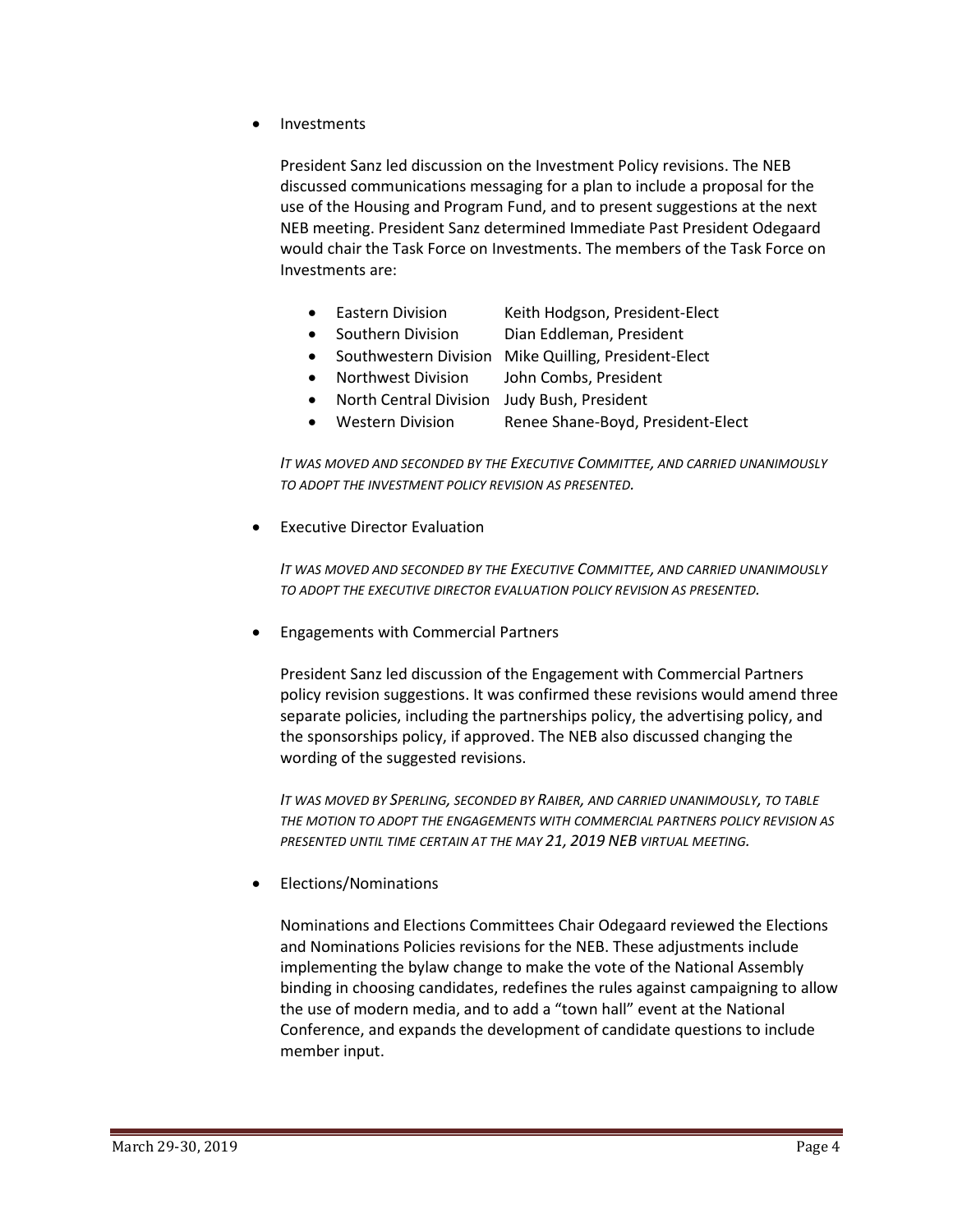While considering the motion to approve the Elections and Nominations Policies revisions, the NEB discussed revisiting this policy after one full election cycle in March 2020 with specific regard to the election for National President. Based on this discussion, the board included a separate motion relating to the Elections and Nominations Policies revisions.

*IT WAS MOVED BY TSUGAWA, SECONDED BY RAIBER, AND CARRIED, SHEEHAN ABSTAINING, TO APPROVE THE NEB TO REVISIT THE ELECTIONS AND NOMINATIONS POLICIES AFTER ONE FULL ELECTION CYCLE, IN MARCH 2020, TO EFFECT ONLY THE NATIONAL PRESIDENT ELECTION.*

The NEB continued discussion on the motion to approve the Elections and Nominations Policies revisions the second day of the NEB meeting, March 30, 2019.

*IT WAS MOVED AND SECONDED BY THE EXECUTIVE COMMITTEE, AND CARRIED UNANIMOUSLY TO ADOPT THE ELECTIONS AND NOMINATIONS POLICIES REVISIONS.*

• Internal Communication

President Sanz led a discussion on the proposed Internal Communication policy revisions. The NEB determined this topic should be discussed at the upcoming Division Meetings at National Assembly and be placed on the common agenda for those meetings.

# **B Report of Executive Director**

Executive Director Mike Blakeslee highlighted, as requested by the NEB, a few items from the consolidated management report classified by the four strategic objectives. Mr. Blakeslee noted all reports are provided in the board book for the NEB to review and ask questions or provide comments as needed.

Mr. Blakeslee reviewed for the NEB the building sale is complete and the NEB can visit the office while they are in Reston, VA for the NEB meeting. A membership recruitment plan will be provided to the NEB at the May 2019 Meeting for review. The Technology Task Force continues to meet and plan for the new CRM, as well as meet with the State Executives to keep them informed of the schedule and plan for testing and implementation. A state survey was completed by 23 states and follow up was conducted by staff with states with unique circumstances with their technology systems. That outreach will continue during this process. Next steps include cleaning up the current system to best prepare for migration from the old system to the new system when that action is ready.

# **C Report on NAfME Elections**

Immediate Past President Denese Odegaard provided an update on the NAfME Nominating Committee. The Committee determined in order to better reflect the importance of diversity to the association, in the future the Committee will ask for two names from each Division for Committee members.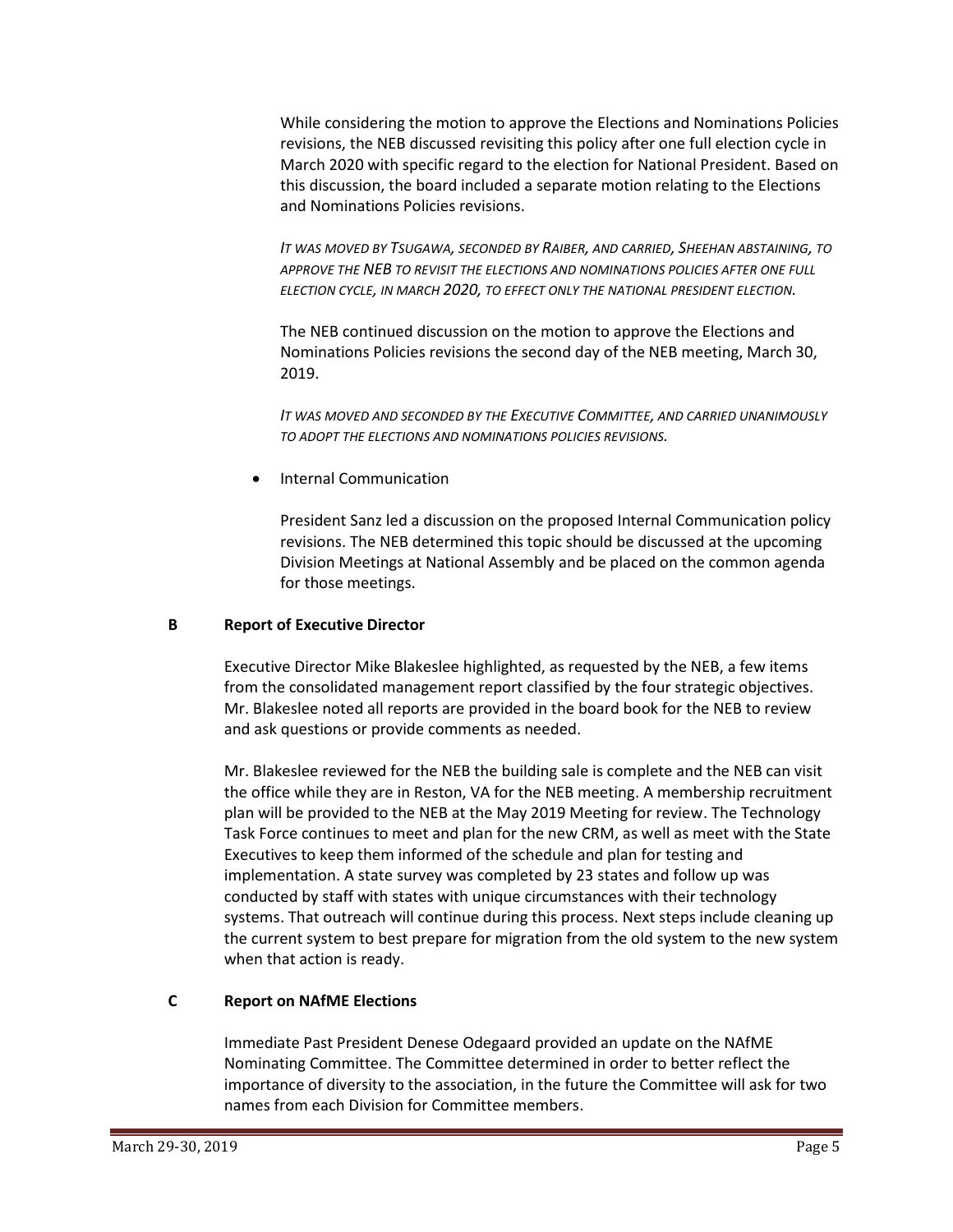Immediate Past President Odegaard reviewed for the NEB the work of the Elections and Campaigning Committee. The Committee met and reviewed the proposed candidates for President-Elect 2020-2022. Next, the Committee will determine the questions that will be posed to the candidates at National Assembly; the candidates will be asked the questions with no preparation. There will also be a town hall format at the National Conference 2019 for the candidates. The new policy revision will apply to the Divisions, as well. The new policy revisions include encouragement for candidates to use social media provided by NAfME or personal sites for the purpose of sharing information about the candidates and responding to member questions and concerns.

Eastern Division Immediate Past-President Scott Sheehan recused himself at 11:20 am and returned to the NEB meeting at 11:33am.

### **D Report of Position Statement Committee**

President-Elect Mackie V. Spradley lead the discussion about the work of the Committee. The Committee has focused on implementing a structurally sound practice for the review, drafting and publication of NAfME position statements. Pursuant with this newly devised process, the Committee has extensively reviewed all NAfME position statements and proposals and has devised a methodology for prioritizing the Committee's work during this cycle and beyond. The Committee's new position statement review practice divides NAfME position statements into multiple buckets, including position statements, white paper/resources and a music education ecosystem handbook.

The Committee has worked with NAfME staff to promote the publication of the Early Childhood Education (2018) position statement. The Committee has responded to an author's inquiry regarding an upcoming Arts Education Partnership Review article concerning the content of NAfME's Sacred Music in Schools (1996) position statement.

The NEB requested a recap of this work be provided for the Division Meetings common agenda.

President Sanz recessed the NEB at 11:56 a.m. for lunch. Following the lunch recess, the meeting was called back to order at 12:50 p.m.

# **Session II, Friday Afternoon, March 29, 2019**

### **E Report of Chair, Professional Development Committee (PDC)**

Professional Development Chair Denese Odegaard provided an update of the 2019 annual National Conference in Orlando, FL. The Opening Session will feature Jeffery Redding, Grammy Educator of the Year, and his choir will perform. Connie McKoy and Mackie Spradley will facilitate the discussion of how music has changed Mr. Redding's life and that of his students. Professional Development Chair Odegaard provided details on the day long deep dives and session topics. There will be two forums; Emerging Leaders and Program Leaders. There is a poster session and corporate sponsored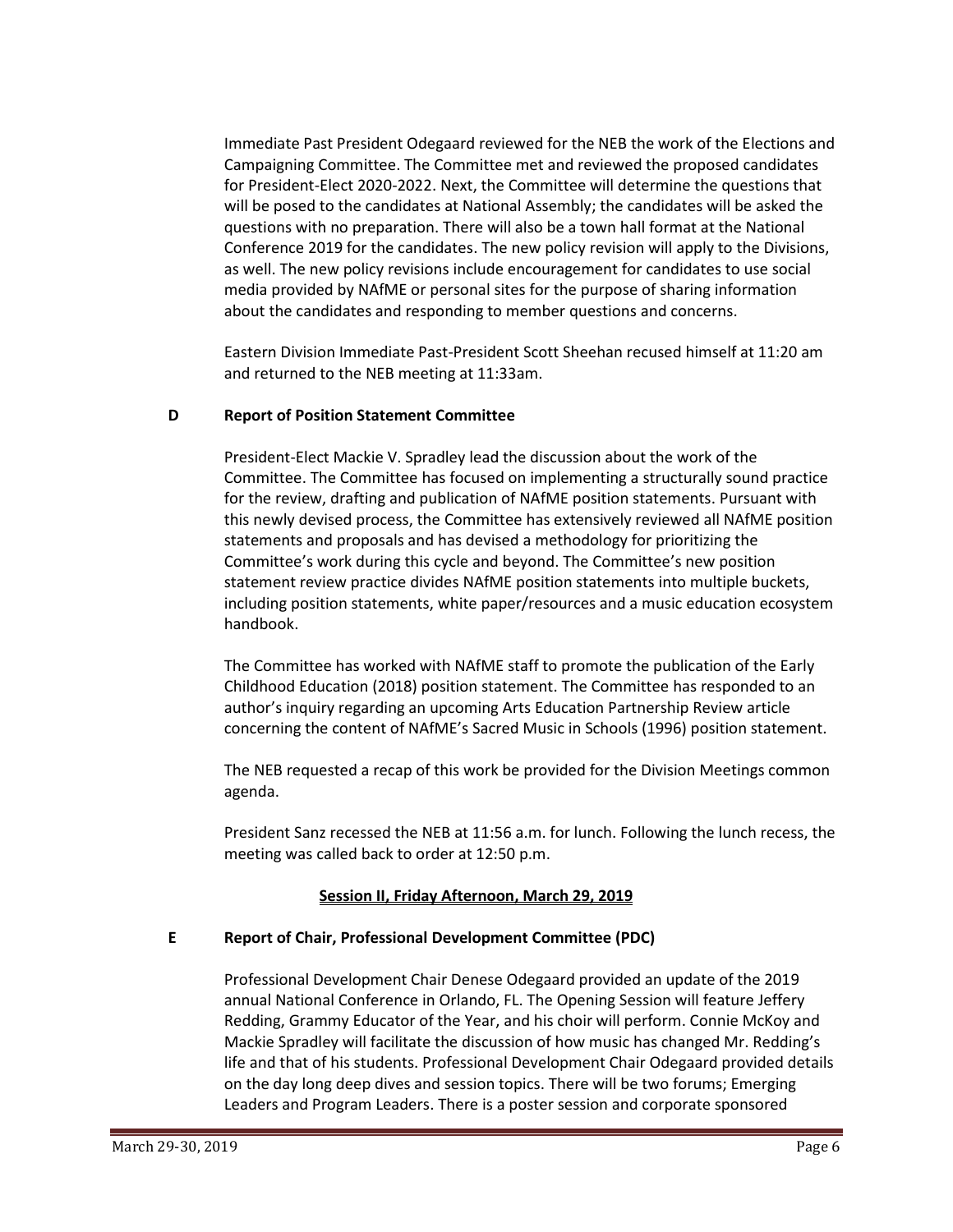sessions. The goal of the National Conference 2019 is to build capacity for culturally responsive teaching. Professional Development Chair Odegaard requested from the NEB names of clinicians to fill the spots for topics that are still needed.

The PDC will next review webinar procedures, review the current webinars to date, and solicit areas of need.

Co-Chair Michael Raiber provided an update on the 2020 combined conference. The conference is titled, "Conference 2020: Bringing the Future into Focus". Proposal submission opens on March 15, 2019. The deadline is June 17, 2019, and acceptance notices go out on August 15, 2019. This call for proposals is only for research and K-12 educators who want to do research and co-present at the 2020 conference. The call was put out early so that they have time to work together over the next school year. The remainder of the call will go out this fall for other research sessions and K-12 sessions. Co-Chair Raiber requested the Division Presidents push out information on the new format for the practitioner/researcher call. The focus of the 2020 conference takes into consideration three questions:

- What should we celebrate about music education today?
- What must we address to strengthen music education for all students moving forward?
- What can we forecast about the future direction of music, of education, of society, that will impact music education over the next three decades?

ANHE Chair Scott Sheehan provided an update on the 2019 All National Honors Ensembles event. The application deadline is May 3, 2019. Mr. Sheehan requested the Division Presidents remind state leaders to encourage their students to apply, particularly for the new guitar and modern band ensembles. Mr. Sheehan requested the NEB liaisons speak with their Societies and Councils about how to become more involved with ANHE and in what capacity.

Mr. Sheehan reviewed for the NEB his recent conversation with Todd Stoll at Jazz at Lincoln Center (JALC) regarding the topic of the new modern band ensemble. Conversations will continue so that NAfME members and students have access to the ANHE process and the opportunity it provides with all partners.

Chair Odegaard provided an update on the mentoring program. Chair Odegaard reviewed the goals of the mentoring program and requested approval for a budget variance for the second year of the mentoring program with the New Teacher Center (NTC). The NEB had much discussion regarding the data produced during the mentoring program pilot first year, how best to include the New Teacher ASPA given that group is currently working on a mentoring program that would include materials members could access across the country, and if the current mentoring program with the NTC could be structured differently.

President Sanz led the discussion about upcoming conferences and the future of ANHE. The NEB discussed multiple dates and multiple locations for the possible upcoming 2021 ANHE event which would occur in the 2021-2022 school year. The NEB provided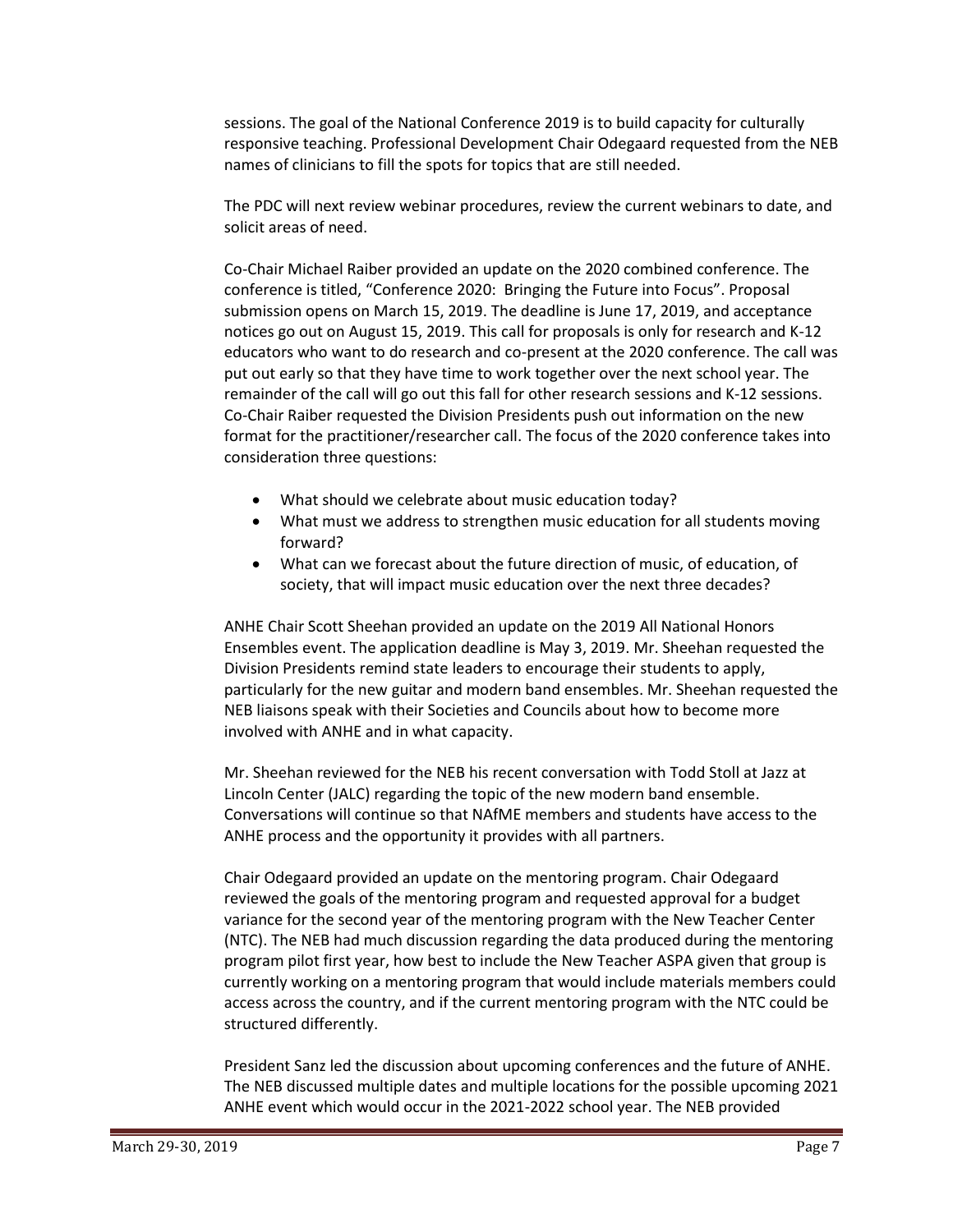guidance to staff to research the options to hold ANHE for 2021 on the west coast and in a good performance venue in the month of January. It was also requested of staff to inform Universal we would not be moving forward with their offer for 2021. However, staff was asked to not cancel the discussions with Disney Orlando as a possible host site for 2021.

President Sanz recessed the National Executive Board at 4:37 p.m. to reconvene at 8:30 a.m. on Saturday, November 10, 2018.

## **F Report of NEB Liaisons**

President Sanz asked the board liaisons to provide any points for discussion that has been brought to them from the Societies and Councils. Eastern Division Immediate Past President Scott Sheehan reported the Band Council requested the NEB to consider if they could have more presence at other national band events such as Midwest Clinic and other like conferences. These conversations will continue. Many Chairs also requested Chair-Elects be onboarded sooner so there is better continuity. North Central President Judy Bush reported the General Music Council requested someone to review the MIOSM lesson plans through a diversity lens. It was decided the Social Justice ASPA would be asked to provide feedback on the existing lesson plans for that feedback to go to the Council Chair responsible for content to take into consideration with regard to diversity.

## **VIII Old Business**

# **A List of 2019 Fall Division Board Meeting Dates**

President Sanz reviewed the dates for the 2019 Fall Division Board Meetings. Staff will be providing the Division Presidents with materials on programs and advocacy from the national office. Division Presidents can use this material at the Division Board Meetings and the state MEA meetings if it is helpful with their planned presentations. President Sanz asked the Division Presidents to provide start and end times for the Division meetings to better facilitate planning travel.

# **B List of 2018-2020 NEB Meeting Dates**

President Sanz reviewed the dates for the 2018-2020 NEB Meetings. Please note the March 20-21, 2020 meeting will remain an In-Person NEB Meeting.

# **C Updating Travel Matrix for 2018-2020**

President Sanz asked the NEB to provide their upcoming travel to state MEAs to ensure the travel matrix is kept up to date by staff.

# **D NASS 2019**

President Sanz led a review of the current reimbursement structure for attendees of the National Assembly. The NEB discussed adjusting this structure to better assist state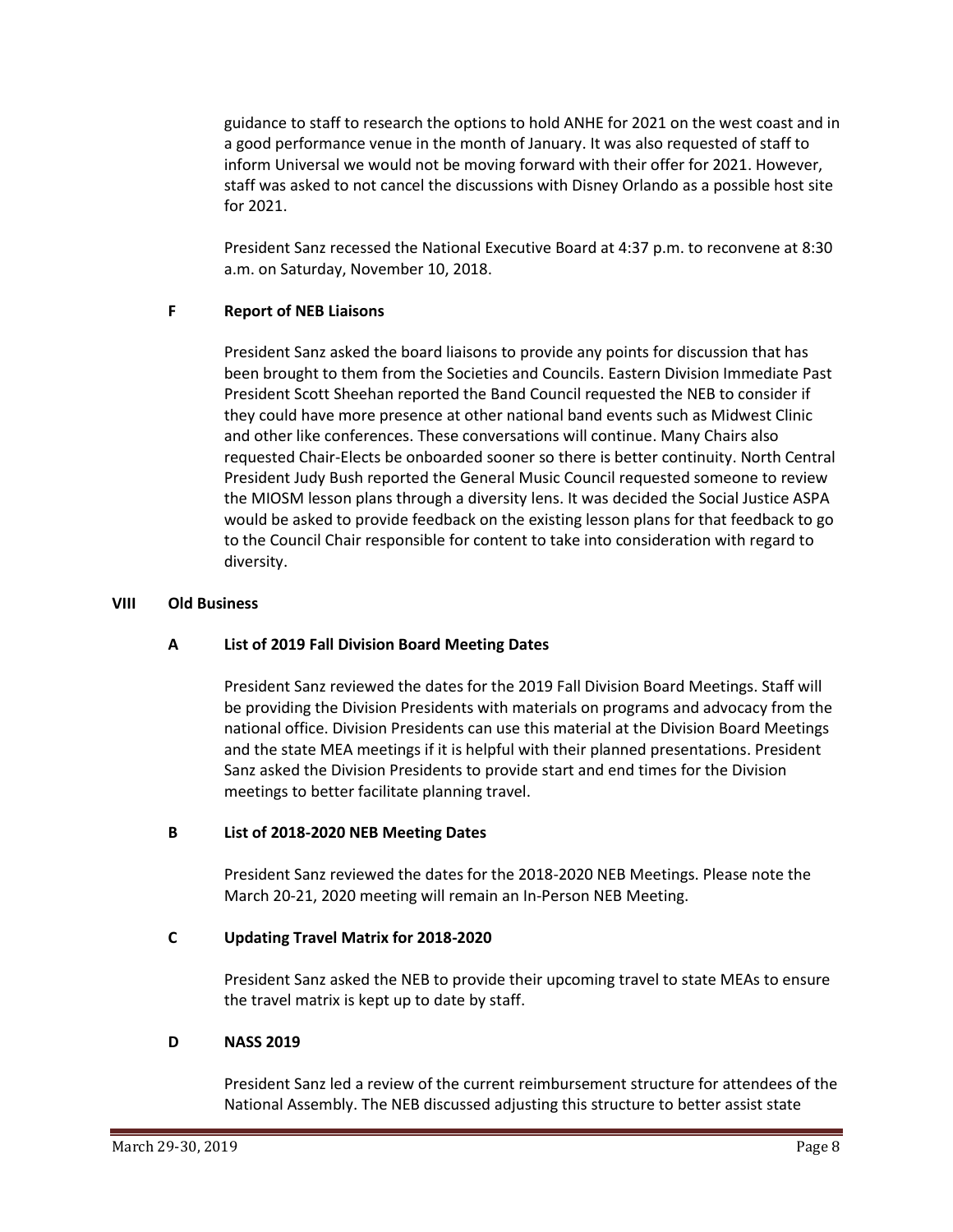leaders attending the National Assembly. The board decided to make scheduling adjustments to the NASS 2019 schedule to provide another "dinner on your own" evening. Staff was directed to inform states in advance, and provide dining information to states, so they could plan that dinner on their own accordingly. The board requested the candidates be invited to come to visit the Division Meetings at National Assembly 2019. Staff was directed to extend this invitation to the candidates and schedule those visits with each Division. The NEB continued discussing content topics and the facilitator suggestions for those topics. The NEB will resume and finalize these items at the May NEB Meeting.

*IT WAS MOVED BY SHEEHAN, SECONDED BY WOMACK, AND CARRIED UNANIMOUSLY TO APPROVE AN INCREASE IN REIMBURSEMENT FOR LODGING TO TWO NIGHTS FOR STATE PRESIDENTS-ELECT AND STATE EXECUTIVE DIRECTORS, AS WELL AS A DISCRETIONARY FUND TO ASSIST STATES WITH TRAVEL AND/OR LODGING NIGHTS THAT IS REQUESTED VIA DIVISION PRESIDENTS AND APPROVED BY THE EXECUTIVE COMMITTEE OF THE NEB.*

# **E Hall of Fame Policy**

President Sanz informed the NEB changes to this policy were still being discussed by the Council of Past Presidents. Immediate Past President Odegaard will continue to work with Past President Glenn Nierman on writing the adjustments to this policy to be presented to the NEB at a later date.

## **F Collegiate Voting**

President Sanz reviewed the previous discussion with the NEB regarding allowing Collegiates to vote in the National President election. The board determined this item should be included in the Division Meeting common agenda items to obtain further feedback from the states and divisions before making a final determination on how to move forward with this question.

President Sanz recessed the National Executive Board at 4:50 p.m. to reconvene at 8:30 a.m. on Saturday, March 30, 2019.

### **Session III, Saturday Morning, March 30, 2019**

The National Executive Board went back into regular session at 8:30 a.m.

### **IX New Business**

### **A Discussion of Common Agenda Items**

President Sanz requested the NEB provide items for the Division Meeting Common Agenda for NASS 2019:

- Collegiate Voting
- Task Force on Investments
- Update on Position Statements Committee work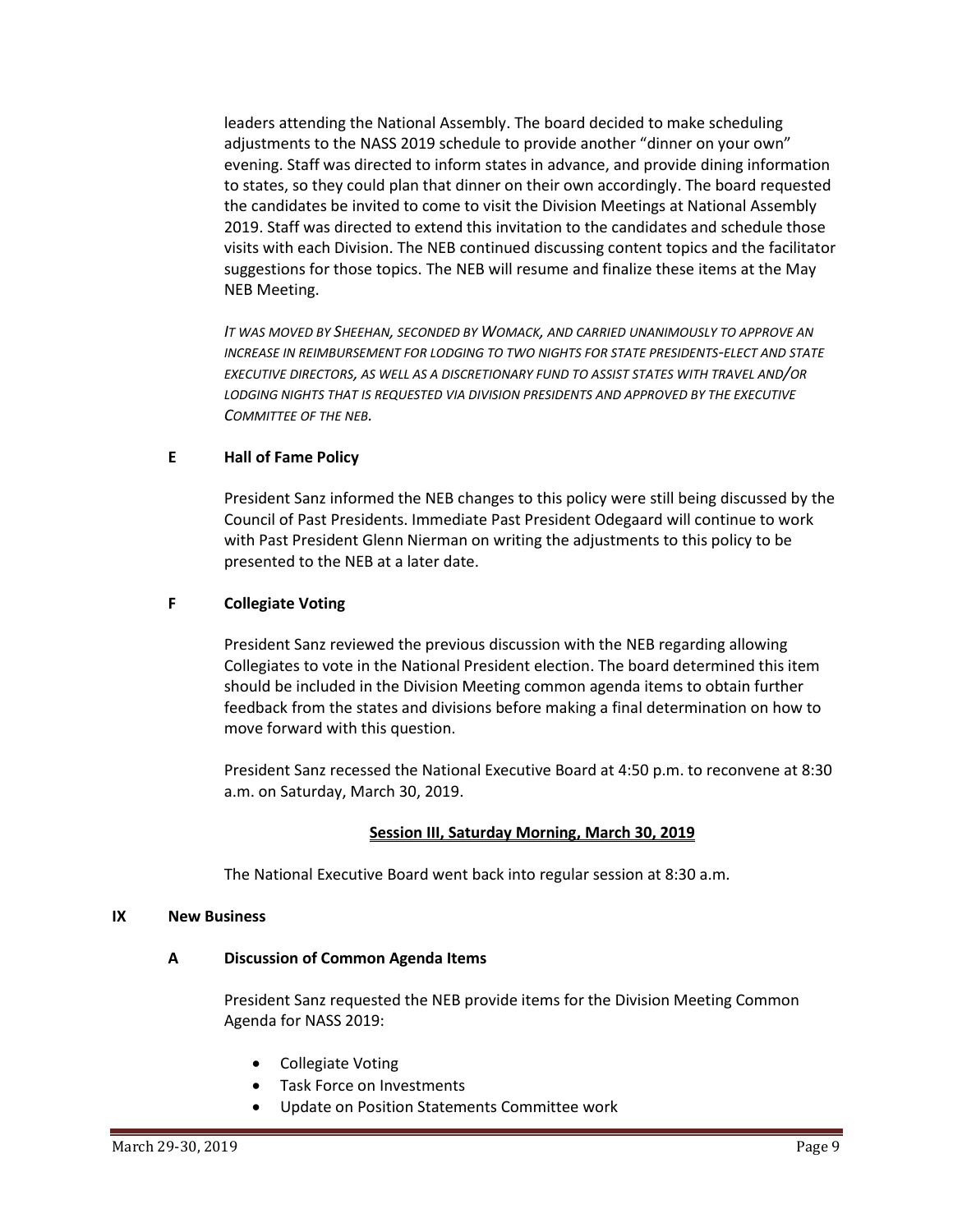- Determine who represents the Divisions on the Societies and Councils
- Explanation of the Cook Ross work
	- o Staff to create a white page/paper that contains information for leaders on the history of this work, the goal(s) of this work, and next steps
- Changes to the Election Policy
- Internal Communications Policy Language
- Information regarding ANHE beyond 2022
- Value of NAfME and what we do as an association
	- o Staff to create bullet points and reasons why
- Technology Update

The NEB asked for this agenda to be sent to Division Presidents in advance of the Division Meetings at National Assembly. The common agenda items for the 2019 Fall Division Board Meetings will be discussed further at the next NEB meeting.

## **B MEJ Special Focus**

President Sanz reviewed for the NEB the request for the special focus issue.

*IT WAS MOVED BY SHEEHAN, SECONDED BY RAIBER, AND CARRIED UNANIMOUSLY TO APPROVE THE MEJ SPECIAL FOCUS ISSUE ON POLICY.*

The Board went into a Retreat Session from 10:20 a.m.-12:30 p.m. to study, review and discuss specific topics. No actions were taken during the Retreat Session.

President Sanz recessed the NEB at 12:30 p.m. for lunch. Following the lunch, she called board members back into Executive Session at 12:50 p.m.

# **Session IV, Saturday Afternoon, March 30, 2019**

The Board went into Executive Session from 12:50 p.m.-2:50 p.m. Observers and staff were asked to depart Executive Session.

The National Executive Board went back into regular session at 2:50 p.m.

There was further discussion on the mentoring program using the New Teacher Center (NTC). Immediate Past President Odegaard presented some estimated costs that might be involved in a restructured program (the estimates having been developed in good faith, but without the immediate availability of NTC input on the viability of options). Key points were:

- A desire to fund the first cohort of mentors through a complete two-year cycle.
- A desire to thoroughly evaluate the program.

IT WAS MOVED BY SHEEHAN, SECONDED BY SPERLING, AND CARRIED, RAIBER ABSTAINING, TO APPROVE \$40,000.00 TO *FINISH THE FIRST YEAR MENTORING PROGRAM AND BEGIN THE SECOND YEAR PROGRAM OF EIGHTEEN MENTEES AND ENSURE THE SECOND SET OF EIGHTEEN MENTEES HAVE CONCLUDED BY THE THIRD YEAR FOR A TOTAL OF THREE YEARS, AND NAFME ENGAGES WITH SMTE ON THE REQUEST TO FIND A WAY TO FUND THIS PROGRAM CONSISTENT WITH PAST PRACTICE.*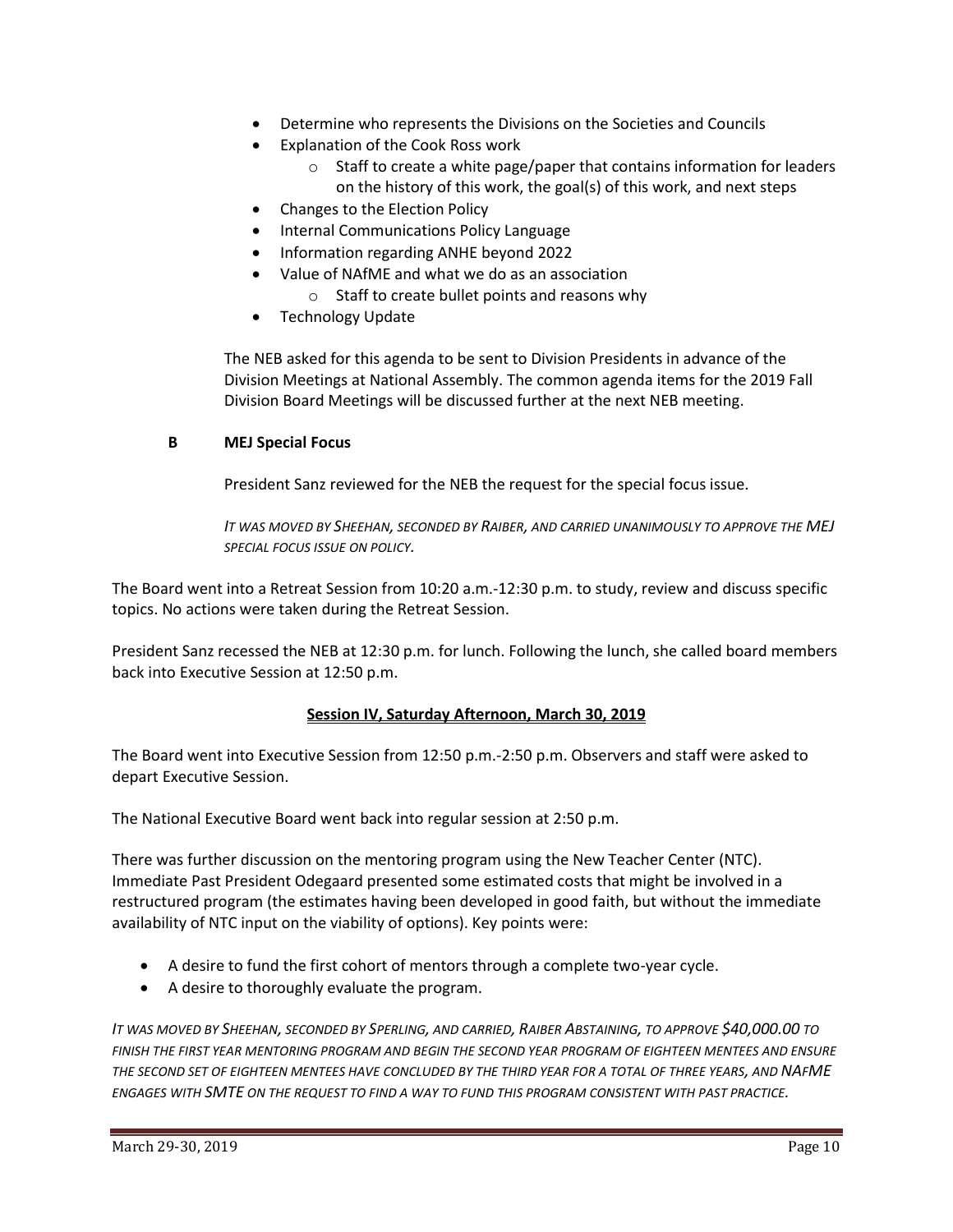President Sanz led the discussion regarding the SMTE funding proposal for payment to mentors for materials for a mentoring program to be facilitated by SMTE. The NEB had questions on this proposal. President Sanz requested Immediate Past President Odegaard report back to SMTE on the questions discussed by the NEB, obtain further information on those questions, and provide a report to the NEB at the May 2019 NEB Meeting.

### **X Adjournment**

*IT WAS MOVED BY RAIBER, SECONDED BY EDDLEMAN, AND CARRIED UNANIMOUSLY TO ADJOURN THE NATIONAL EXECUTIVE BOARD MEETING ON SATURDAY, MARCH 30, 2019 AT 3:40 P.M.*

Respectfully Submitted,

Irdue Bakeler

Mike Blakeslee, Executive Director

Summary and notes formally taken by Kim Henry, Executive Assistant and Board Liaison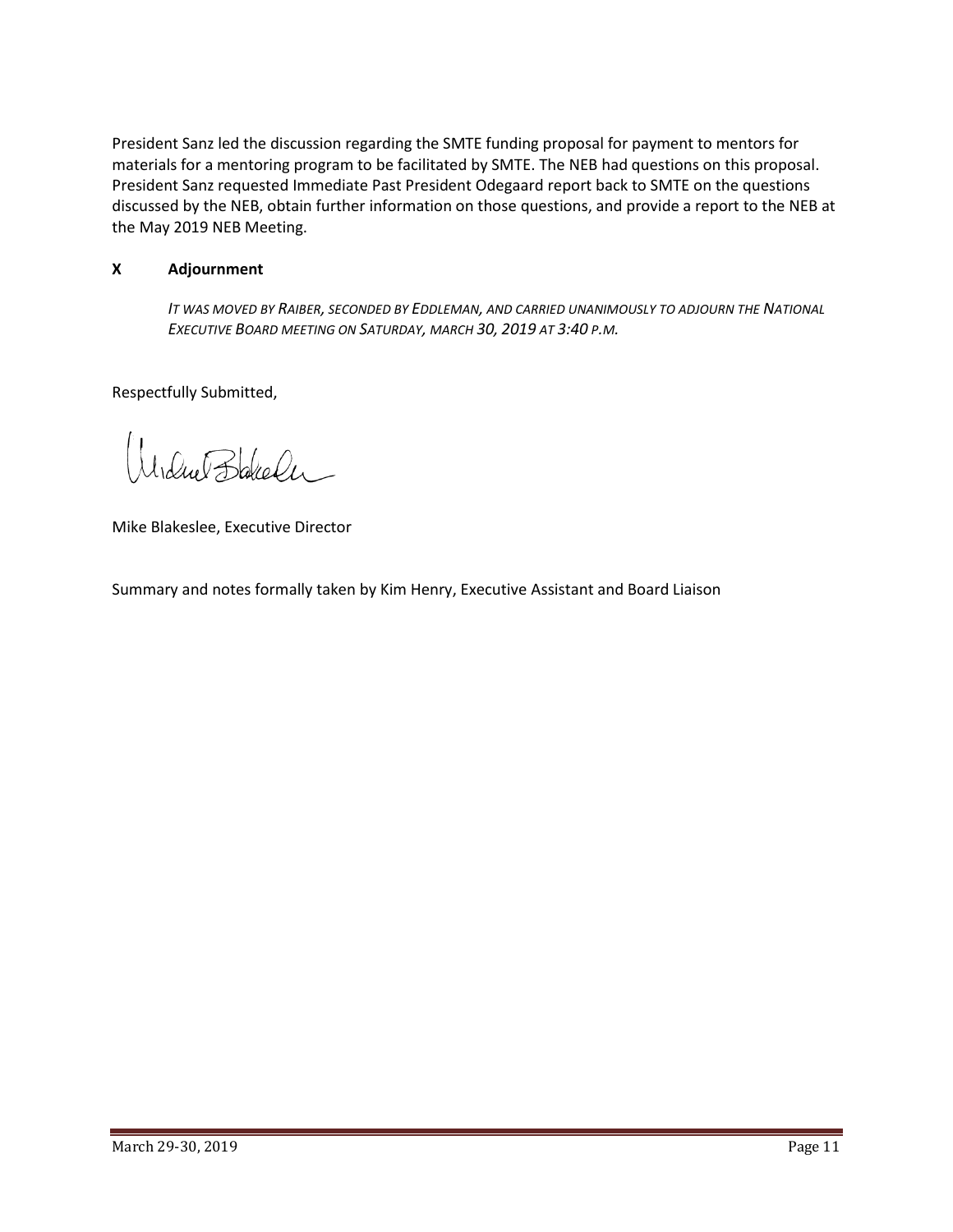Appendix A



# **National Executive Board Agenda Reston, VA March 29-30, 2019**

| L | Review & Adoption of Agenda<br><b>Confirm Interim Actions</b> |                                                                                                             |                     |             |  |  |  |
|---|---------------------------------------------------------------|-------------------------------------------------------------------------------------------------------------|---------------------|-------------|--|--|--|
|   |                                                               | Approval Minutes of the January 24, 2019 NEB<br>$\bullet$<br>Meeting                                        | Consent             | Page 3      |  |  |  |
|   |                                                               | Confirm the Consent Agenda<br>Approval of Candidates for National President 2022<br>$\bullet$<br>Appendix A | Consent             | Page        |  |  |  |
| Π | <b>Executive Session</b>                                      |                                                                                                             |                     |             |  |  |  |
|   |                                                               | Financial, Budget, Personnel, and Program<br>$\bullet$<br>Development Issues                                | Discussion          | Page 4      |  |  |  |
| Ш | Reports                                                       |                                                                                                             |                     |             |  |  |  |
|   | A                                                             | Report of Chair, Executive Committee                                                                        |                     |             |  |  |  |
|   |                                                               | Update on Diversity, Equity, Inclusion and Access<br>$\bullet$                                              | Discussion          | Pages 7-11  |  |  |  |
|   |                                                               | <b>Cumulative List of Actions</b><br>$\Omega$                                                               |                     |             |  |  |  |
|   |                                                               | <b>Report on Association IDEA Positions</b><br>$\circ$                                                      |                     |             |  |  |  |
|   |                                                               | <b>Update on Standards</b><br>$\bullet$                                                                     | Informational       | Pages 12-14 |  |  |  |
|   |                                                               | <b>Division Updates</b><br>$\bullet$<br>Policies                                                            | Discussion          |             |  |  |  |
|   |                                                               | $\bullet$<br>Investments<br>$\circ$                                                                         | Action              | Pages       |  |  |  |
|   |                                                               | Appendix B                                                                                                  |                     |             |  |  |  |
|   |                                                               | <b>Executive Director Evaluation</b><br>$\circ$                                                             | Action              | Pages       |  |  |  |
|   |                                                               | Appendix B                                                                                                  |                     |             |  |  |  |
|   |                                                               | <b>Commercial Partners</b><br>$\circ$                                                                       | Action              | Pages       |  |  |  |
|   |                                                               | Appendix B                                                                                                  |                     |             |  |  |  |
|   |                                                               | Elections/Nominations<br>$\circ$                                                                            | Action              | Pages       |  |  |  |
|   |                                                               | Appendix B                                                                                                  |                     |             |  |  |  |
|   |                                                               | <b>Internal Communication</b><br>$\circ$<br>Appendix B                                                      | Discussion          | Pages       |  |  |  |
|   | B                                                             | Report of Executive Director/CEO                                                                            |                     |             |  |  |  |
|   |                                                               | <b>Management Reports</b>                                                                                   |                     |             |  |  |  |
|   |                                                               | January, February Monthly Management                                                                        |                     |             |  |  |  |
|   |                                                               | Reports                                                                                                     | Informational Pages |             |  |  |  |
|   |                                                               | Appendix C                                                                                                  |                     |             |  |  |  |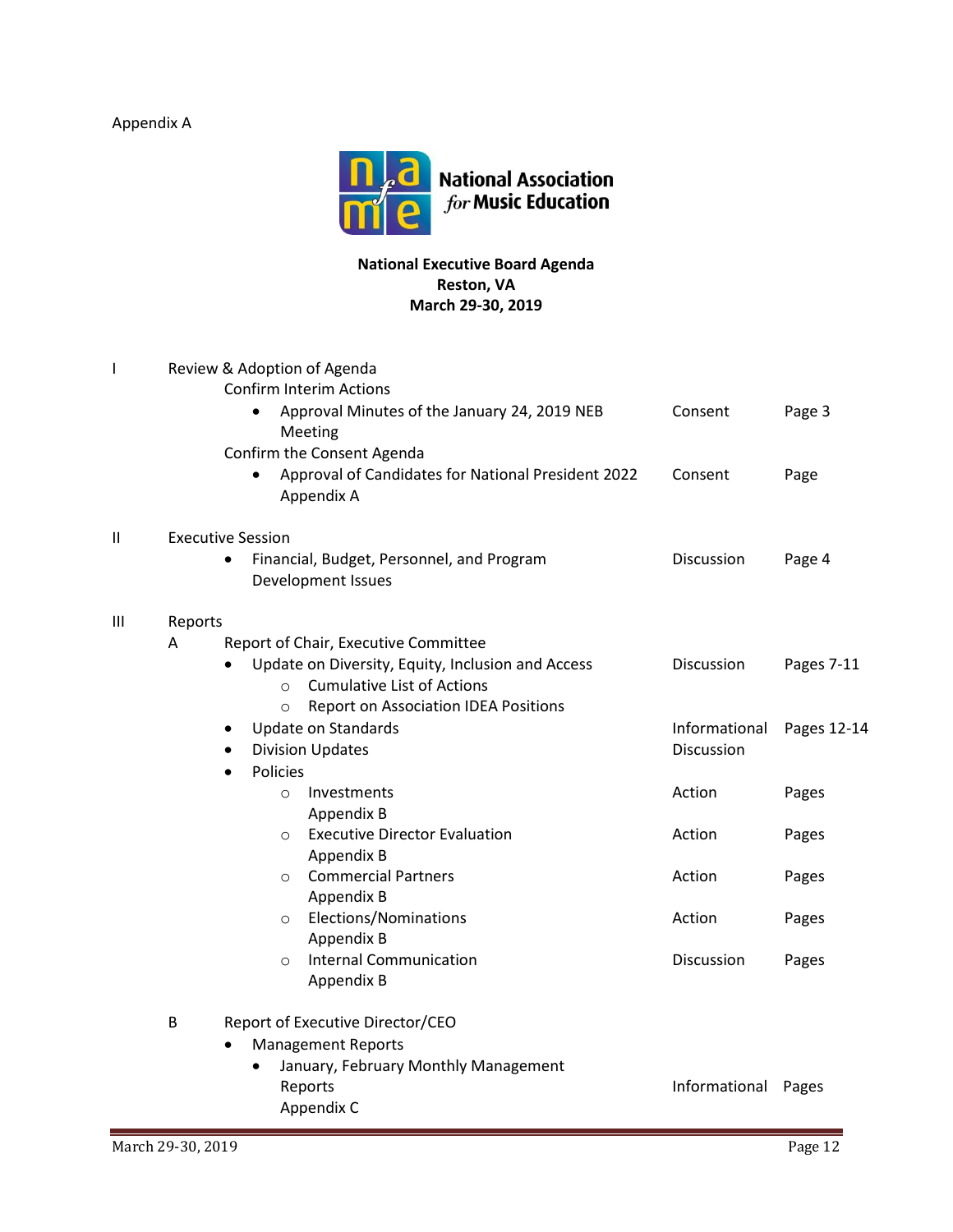|    |                     | Summary of Actions & Follow-up<br>٠                                  | Informational | Pages 20-22 |  |  |
|----|---------------------|----------------------------------------------------------------------|---------------|-------------|--|--|
|    |                     | Financial Reports & Budget Update<br>٠                               | Informational |             |  |  |
|    |                     | Comparative Membership Report<br>$\bullet$                           | Informational | Page 23     |  |  |
|    |                     | Government Relations/Legislative Update<br>$\bullet$                 | Informational | Pages 24-27 |  |  |
|    |                     | <b>Building Update</b><br>٠                                          | Informational |             |  |  |
|    |                     | <b>Technology Update</b><br>$\bullet$                                | Informational |             |  |  |
|    |                     | Membership Campaign Plans<br>٠                                       | Informational |             |  |  |
|    | $\mathsf{C}$        | <b>Report on NAfME Elections</b>                                     |               |             |  |  |
|    |                     | <b>National President-Elect</b><br>$\bullet$                         | Consent       | Pages       |  |  |
|    |                     | Appendix A                                                           |               |             |  |  |
|    |                     | <b>Division Presidents-Elect</b><br>$\bullet$                        | Informational | Pages 29    |  |  |
|    |                     | <b>By-laws Amendment</b><br>$\bullet$                                | Informational |             |  |  |
|    |                     | Committee on Elections & Campaigning Update<br>٠                     | Informational |             |  |  |
|    |                     | National Nominating Committee Update<br>٠                            | Informational |             |  |  |
|    | D                   | Report of Chair, Position Statement Committee                        | Informational | Page 31     |  |  |
|    | E                   | Report of Chair, Professional Development Committee                  |               |             |  |  |
|    |                     | Update on 2019 Kissimmee National Conference                         | Informational | Page 32     |  |  |
|    |                     | Update on Combined 2020 Conference<br>$\bullet$                      | Informational | Page 32     |  |  |
|    |                     | Update on ANHE<br>$\bullet$                                          | Discussion    | Page 32     |  |  |
|    |                     | <b>Mentoring Update</b>                                              | Informational | Page 32     |  |  |
|    |                     | <b>Continuation of New Teacher Center Work</b><br>$\circ$<br>33-44   | Action        | Pages       |  |  |
|    |                     | <b>SMTE (Supporting Beginning Music Teachers</b><br>$\circ$<br>45-46 | Action        | Pages       |  |  |
|    |                     | ASPA) Mentoring Proposal                                             |               |             |  |  |
|    |                     | <b>Options for Future Events</b><br>٠                                | Action        |             |  |  |
|    | F                   | <b>Report of NEB Liaisons</b>                                        | Informational | Pages       |  |  |
|    | 47-58               |                                                                      |               |             |  |  |
| IV | Old Business        |                                                                      |               |             |  |  |
|    | Α                   | List of 2019 Fall Division Board Meeting Dates                       | Informational | Page 59     |  |  |
| 63 | B                   | List of 2018-2020 NEB Meeting Dates                                  | Informational | Pages 60-   |  |  |
|    | $\mathsf C$         | Updating Travel Matrix for 2018-2020                                 | Informational | Pages 64-   |  |  |
| 68 |                     |                                                                      |               |             |  |  |
|    | D                   | National Assembly (NASS) 2019                                        | Discussion    | Pages       |  |  |
|    | 69-75               |                                                                      |               |             |  |  |
|    | E                   | Hall of Fame Policy                                                  | Informational | Page 76     |  |  |
| V  | <b>New Business</b> |                                                                      |               |             |  |  |
|    | Α                   | Discussion of Common Agenda Items                                    |               |             |  |  |
|    |                     | NASS 2019 Division Board Meetings<br>٠                               | Discussion    | Page 77     |  |  |
|    |                     |                                                                      |               |             |  |  |

 $\mathsf{I}\mathsf{V}$ 

63

68